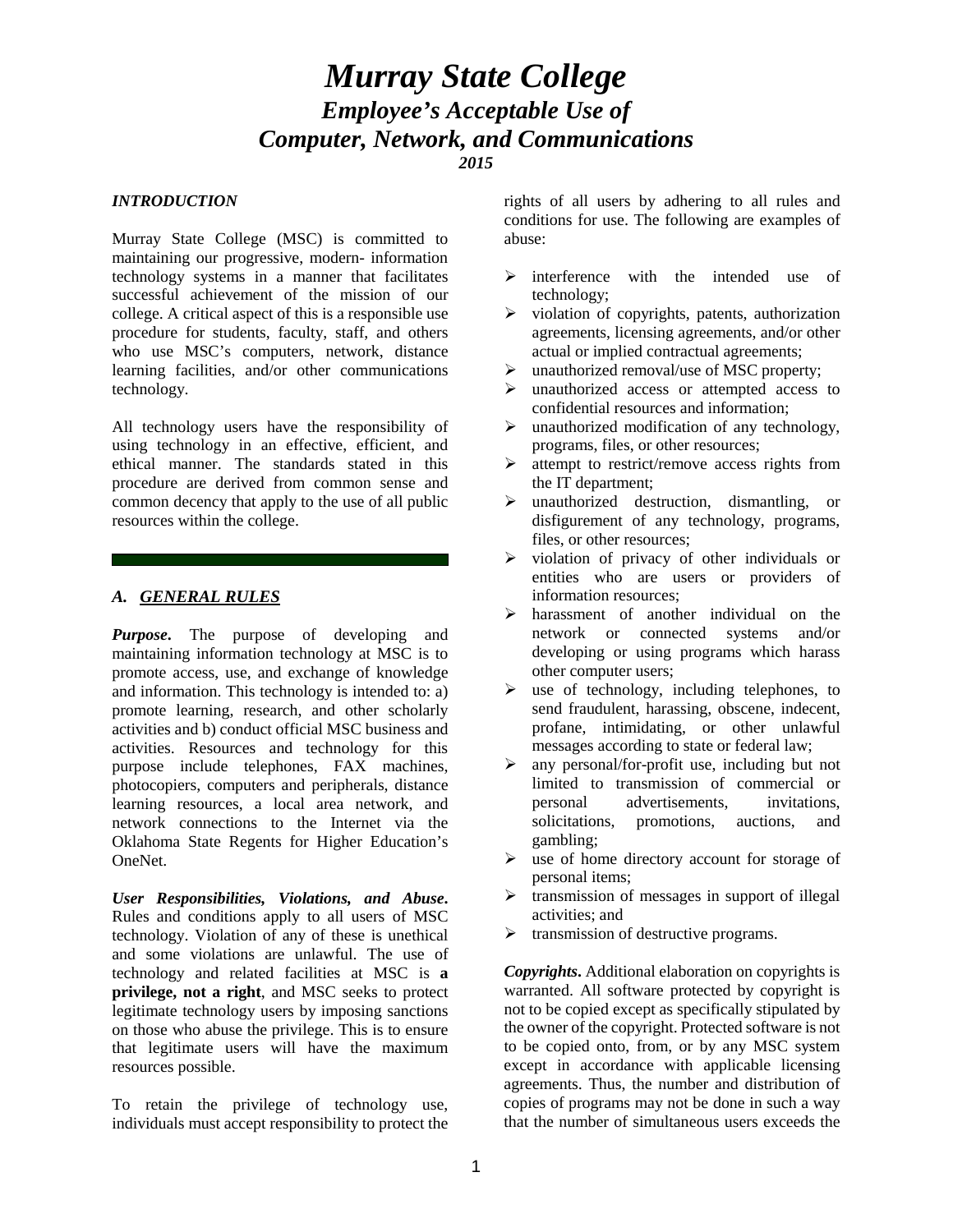number of original copies purchased unless otherwise stipulated in the purchase contract.

Images and written materials available via electronic resources are most often subject to copyright laws. Individual users are responsible for acquiring, maintaining, and submitting a copy to their appropriate supervisor, the permissions for any uses of such materials. Additional information on copyright information is available in a separate MSC copyright procedure.

*Display of Offensive Materials***.** Display of potentially offensive ethnic, sexual, or otherwise offensive materials is prohibited. Special arrangements may be made for research or projects that require viewing such potentially sensitive materials. Students, faculty, staff, and other users of MSC technology and facilities may complain of sexual or racial harassment by virtue of being exposed to obscene images, video, or text. In such cases, the user responsible for publicly displaying such material may have their user privileges revoked if evidence is presented that substantiates the complaints.

*Limiting Use***.** MSC reserves the right to limit a computer user's sessions if there are insufficient resources or if the user violates or abuses user rights. The protection of rights of all computer and other technology users depends on the protection of the integrity of the MSC system as a whole. Users are responsible for reporting any abuses by other users, defects in system accounting, or defects in system security to the IT department immediately upon discovery.

*Monitoring***.** The IT Department is authorized to electronically monitor information technology resources at MSC. Reports of suspected violations of this procedure will be reported to the appropriate direct supervisor/administrator. It is the responsibility of all users to visually monitor information technology resources and report any misuse of resources to the appropriate supervisor/ administrator and/or Information Technology. Violations supported by evidence will be handled in the same manner as any other violation of campus procedure according to the applicable procedures for counseling students, staff, faculty, and administrative personnel.

It is to be noted that a supervisor/administrator will be notified of any violations and may at any time request to view or know of any violation(s) committed by any individuals under their direct supervision.

It is also to be noted that once the supervisor/ administrator is aware of any violation(s), it is the responsibility of that supervisor/administrator to determine the appropriate course of action. If action is not taken by the supervisor/administrator within ten working days, then the next appropriate supervisor/administrator will be notified

*Web Page Development***.** The World Wide Web offers MSC the opportunity to provide a broad spectrum of information in the multimedia format to large numbers of people. Institutional information published on the Web by MSC users must meet certain basic standards and represent MSC in a coherent, positive, and appropriate manner. These standards are presented in a separate MSC Web Page Development Guide.

*Passwords***.** System security is maintained in large part by password protection of computer accounts. You are required to change your network logon password every ninety days. When your password expires, at the next attempted logon, you will be prompted to set a new password before being permitted to logon. Passwords are required to be at least 8 or more characters in length. By law, a computer user who has been authorized to use an account may be subject to both civil and criminal liability if that account is made available to unauthorized persons. The authorized user of the account is responsible for activity that occurs under that account.

Passwords may be changed through self-help. Employees must first set up security questions to enable the self-help function. Please visit the MSC Email webpage to set up security questions, and to perform self-help password resets. This capability is available to employees only; students must contact the IT Department for account assistance.

#### **Protect your passwords as you would a key to your car or house.**

## *B. COMPUTER AND E-MAIL ACCOUNTS*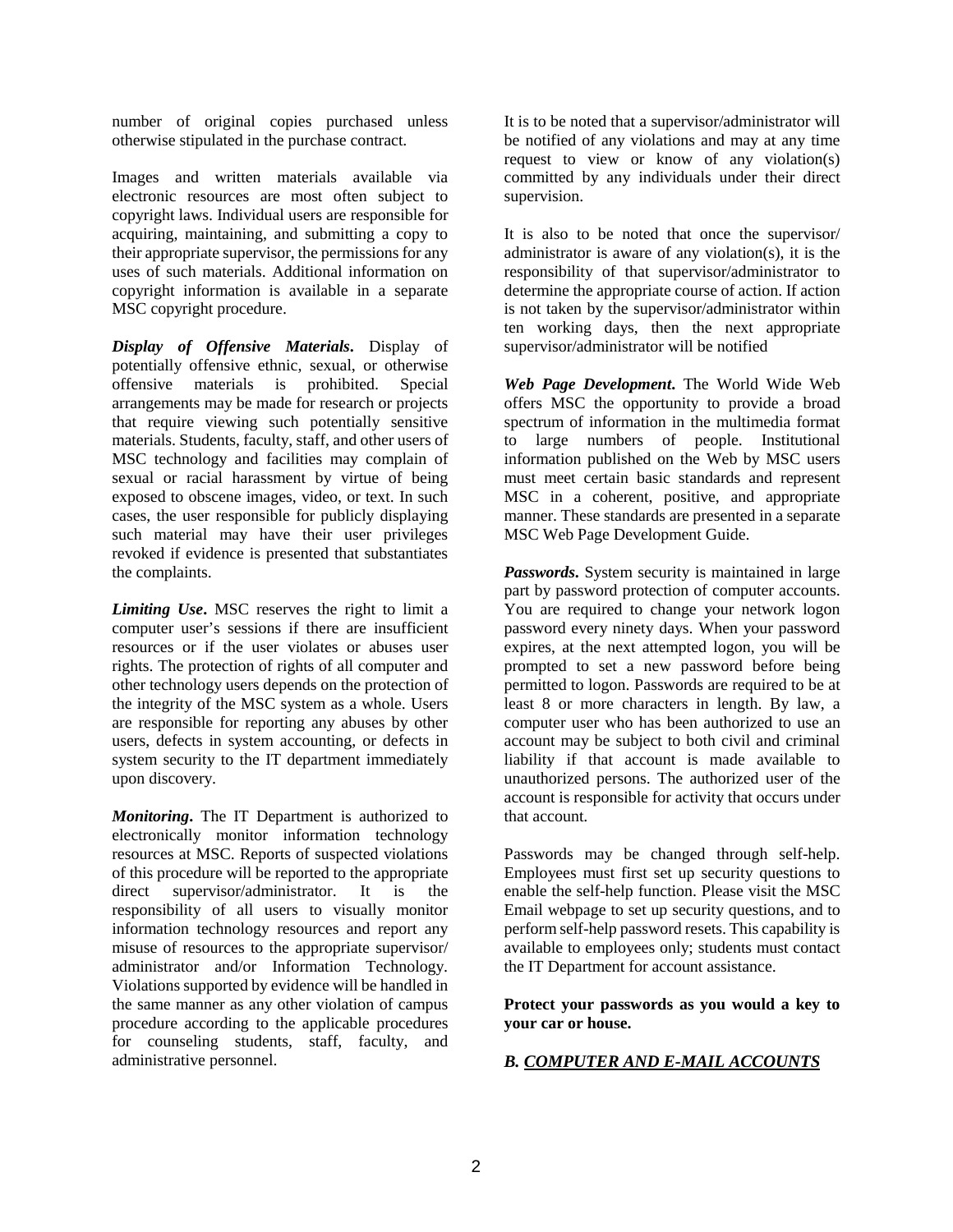*Email.* Murray State College provides email service through Google (GMail). All employees therefore have the range of Google services, including calendaring, cloud storage, Google office-type programs, and video/chat conferencing.

*Employee Accounts***.** These accounts are for MSC employees. They are the property of MSC and are to be used for academic or administrative purposes in accordance with applicable policies, copyrights, intellectual property rights, and federal and state laws. Authorization for these accounts is the responsibility of the appropriate area supervisor who will request accounts for persons under their supervision.

*Affiliate Accounts***.** These accounts are for individuals or groups who are not directly associated with MSC but whose access to the network has a clear and distinct connection to the accomplishment of the mission of the college. Affiliate accounts are the property of MSC. Users must sign an Acceptable Use Policy and record pertinent information with an authorized college official before being allowed to utilize the affiliate account. Affiliate users are subject to all applicable policies, copyrights, intellectual property rights, and federal and state laws. Authorization of affiliate accounts is the responsibility of the appropriate dean, vice president, or the college President who will provide the names of authorized individuals or groups to the IT Department.

*Home Directories***.** One home directory will be issued to each employee account. These directories are designed for MSC business and academic affairs. MSC reserves the right to monitor all contents of these directories. Additionally, users have unlimited storage available through their MSC Google accounts.

*Right to Revoke Account Rights***.** MSC reserves the right to revoke the account of any technology user who does not abide by applicable policies, copyrights, intellectual property rights, and federal and state laws. The following steps shall be enforced when a violation occurs:

 $\checkmark$  First violation – Individual's account is disabled. Individual shall meet with appropriate supervisor/administrator. A statement acknowledging the violation will be required to be signed by the violator. The

individual's account will be re-enabled once the IT department receives a copy of the signed<br>acknowledgement and a request for acknowledgement and a request for reinstatement of the account from the appropriate supervisor/administrator. If the violation involves an illegal program or copyright violation, the program and related folders or files will be removed by or in the presence of IT department personnel.

- $\checkmark$  Second violation Individual's account is disabled. Individual shall meet with the appropriate dean or vice president. Upon resolution, the user will receive a restricted account for a period of one calendar year.
- $\checkmark$  Third violation The individual's account is disabled. An ad-hoc committee comprised of two peers, one representative from each of the campus assemblies, and one administrator (excluding the President) will review the series of events, and recommend the appropriate disciplinary action to the President.

If an individual is uncertain if a planned action is a violation, that individual is encouraged to contact the IT Department before taking that action.

*Inactive Accounts***.** Individuals no longer employed by MSC, whether by retiring, resigning, or termination, and have retained information on the MSC network shall release all stored data to their immediate supervisor or VP over their area of employment.

# *C. TELEPHONES*

Desk telephones and institution-issued cell phones are the property of Murray State College, and follow the same acceptable use guidelines as computer and network devices. Phones are to be used for official institution business. If individuals are incurring charges due to personal calls, the institution can and will levy those charges upon the individual.

## *D. "BRING YOUR OWN DEVICE" (BYOD)*

Murray State College does not support BYOD, nor requires employees to use their personal phone or technology devices. Employees who choose to set up their personal devices to accept email, or use their personal phones to conduct